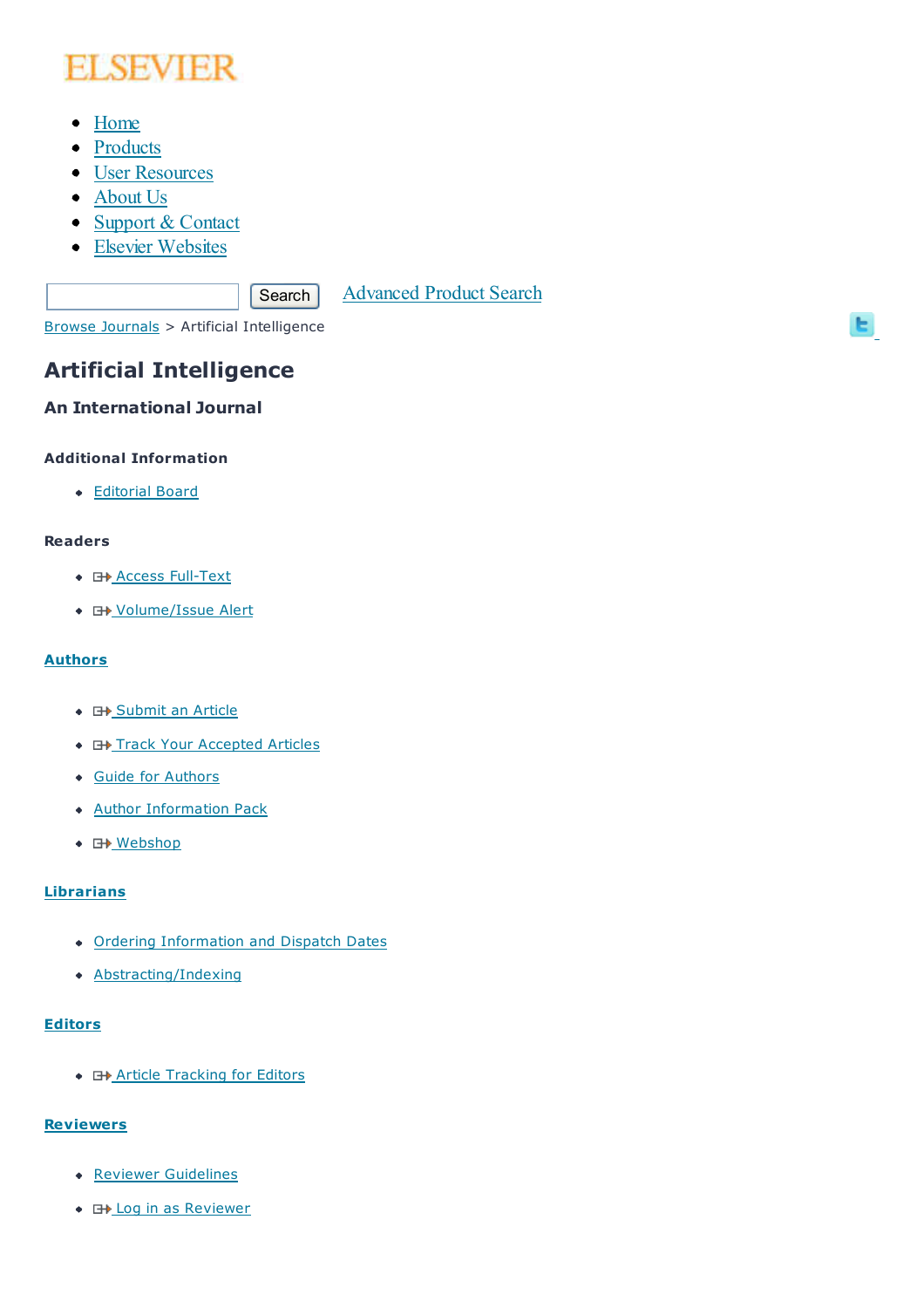#### **Advertisers/Sponsors**

◆ 日 Advertisers Media Information

#### **Societies**

**ISSN:** 0004-3702 **Imprint:** ELSEVIER Actions

- Submit Article
- Order Journal
- Recommend to Friend
- Bookmark this Page
- Subscribe to RSS feed

Facts & Figures **Impact Factor:** 2.511 **5-Year Impact Factor:** 3.106 **Issues per year:** 18

Artificial Intelligence, which commenced publication in 1970, is now the generally accepted premier international forum for the publication of results of current research in this field. The journal welcomes foundational and applied papers describing mature work involving computational accounts of aspects of intelligence. Specifically, it ... click here for full Aims & Scope

**Editors-in-Chief:** A.G. Cohn R. Dechter



Win \$35,000 creating Apps For Science! Go to http://appsforscience.com

- Articles
- Issues

#### Recent | Top 10 Cited | **Most Downloaded**

Extracted from *Thu Jul 7 22:54:23 BST 2011*

- 1. **Measuring universal intelligence: Towards an anytime intelligence test** Artificial Intelligence, Volume 174, Issue 18, December 2010, Pages 1508-1539
- 2. **A logic for reasoning about counterfactual emotions** Artificial Intelligence, Volume 175, Issue 3-4, March 2011, Pages 814-847
- 3. **Wrappers for feature subset selection** Artificial Intelligence, Volume 97, Issue 1-2, December 1997, Pages 273-324
- 4. **On the resolution-based family of abstract argumentation semantics and its grounded instance** Artificial Intelligence, Volume 175, Issue 3-4, March 2011, Pages 791-813
- 5. **Robot ethics: Mapping the issues for a mechanized world** Artificial Intelligence, Volume 175, Issue 5-6, April 2011, Pages 942-949
- 6. **Computer poker: A review** Artificial Intelligence, Volume 175, Issue 5-6, April 2011, Pages 958-987
- 7. **Hidden semi-Markov models** Artificial Intelligence, Volume 174, Issue 2, February 2010, Pages 215-243
- 8. **Online planning for multi-agent systems with bounded communication** Artificial Intelligence, Volume 175, Issue 2, February 2011, Pages 487-511
- 9. **On the phase transitions of random k-constraint satisfaction problems** Artificial Intelligence, Volume 175, Issue 3-4, March 2011, Pages 914-927
- 10. **State agnostic planning graphs: deterministic, non-deterministic, and probabilistic planning**